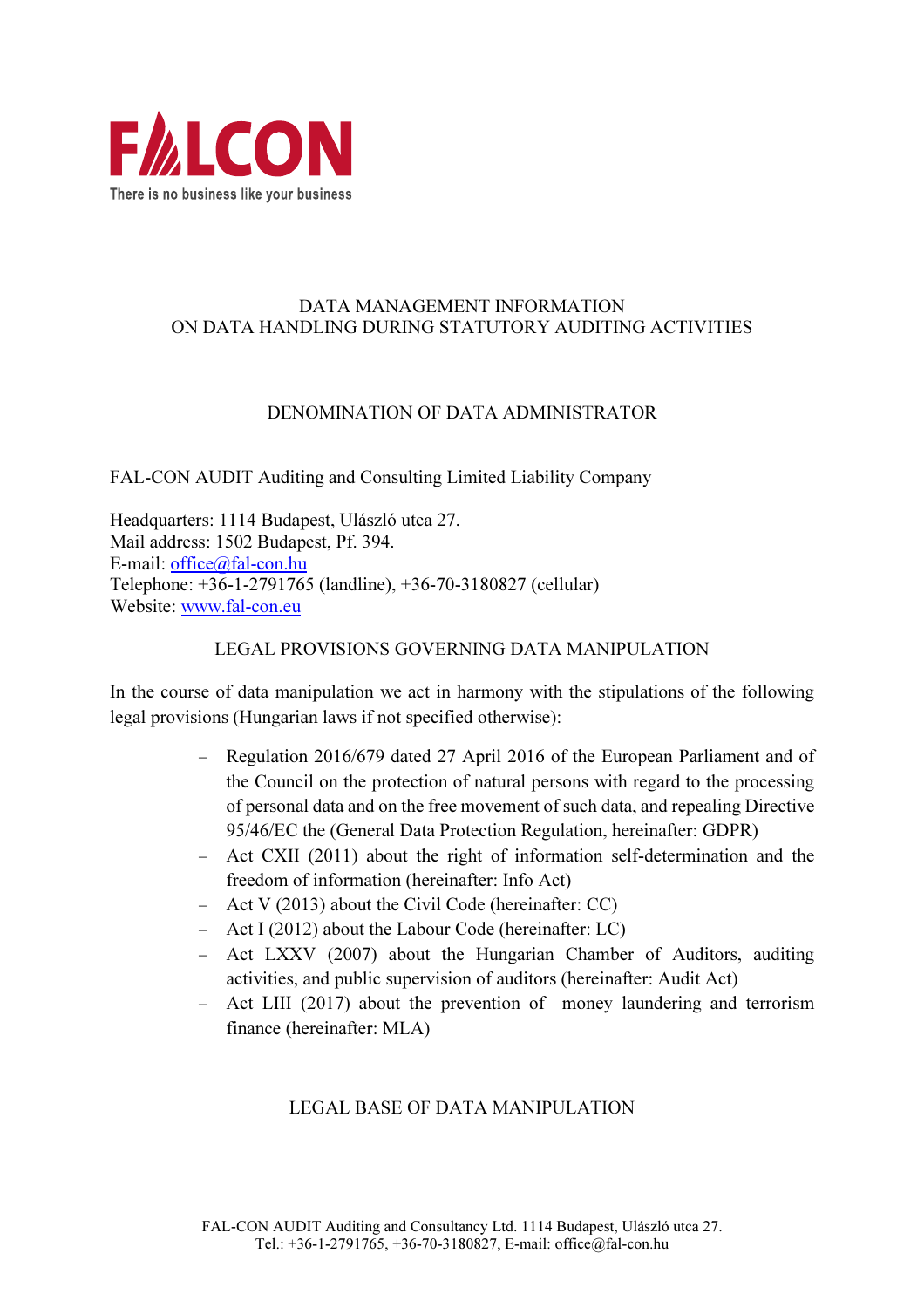- 1. The person concerned has consented to the manipulation of its personal data for one or several concrete purposes (hereinafter: consensual data manipulation).
- 2. Data manipulation is necessary to perform a contract to which the concerned person is a party, or in order to perform measures requested by the concerned person before conclusion of the contract (hereinafter: contractual data manipulation).
- 3. Data manipulation is necessary in order to fulfil statutory obligations of a company (hereinafter. statutory data manipulation).
- 4. Data manipulation necessary in order to enforce the legitimate interests of a company or a third person, except if face any legitimate interests such interests, basic rights and freedoms of the concerned person take priority which require the protection of personal data, in particular if the concerned person is a minor (hereinafter: legitimate interest data manipulation).

FAL-CON AUDIT Ltd. shall, with respect to the manipulation of a given personal data set, manipulate data based on one title only. The legal title for data manipulation, however, may change during the management of data.

Scope of data and purpose of data manipulation:

- 1. Data subject to the consent of the concerned person.
- 2. As for the party to the contract and its contact persons, the first and family name, e-mail address, telephone number, work position, and title of the concerned persons, work or private address provided by consent
- 3. First and family name, mother's maiden name, permanent residence address, birth date, serial number of identification document, photocopy of identification document, photocopy of certificate of registration of concerned persons
- 4. The scope of personal data obtained during the performance of an audit is variable. It depends on the data content of the scrutinized certificates which are part of the audit documentation.

The purpose of data manipulation is the performance of auditing activities according to statutory obligations.

FAL-CON AUDIT Ltd. performs their auditing activities in compliance with statutory obligations based on a written contract according to Audit Act §45. The legal base of data manipulation is to be found in the contract, with regard to the signatory party to the contract and its personal data.

Within the performance of the above contract, the legal base for manipulating the personal data accessible to the company (such as the data of the contact person provided in the contract, or personal data that needs to be known or to be provided during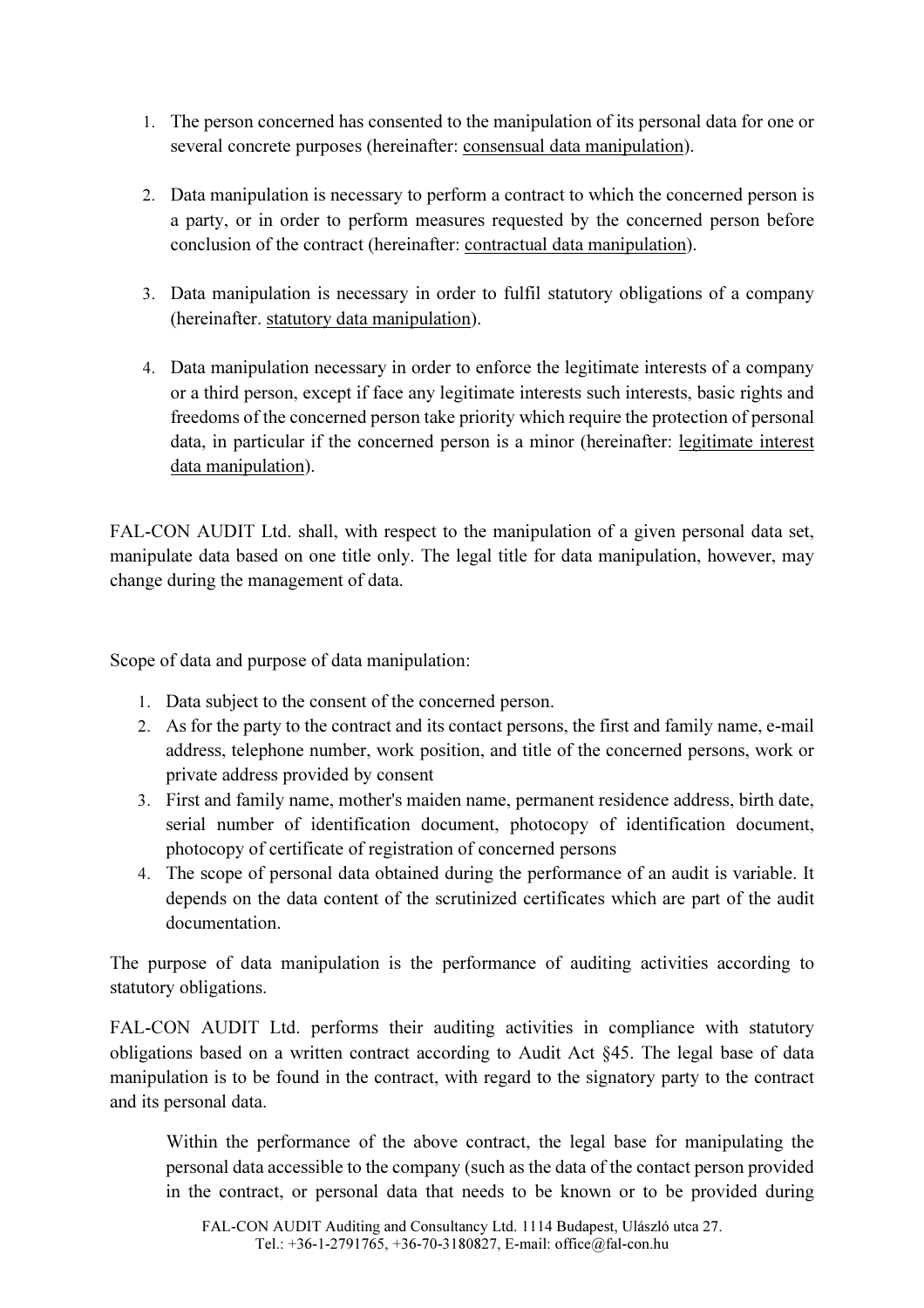performance of the statutory auditing task due to legal prescriptions, professional guidelines or requirements) is the company's legitimate interest.

## TERM OF DATA MANIPULATION

- 1. In the case of consensual data manipulation the term lasts until the deadline provided. In the case of an unlimited consent it lasts until revocation, but no longer than the circumstance requiring data manipulation continues.
- 2. In the case of contractual data manipulation the term matches the contractual term, it will last until the termination of contract.
- 3. In the case of statutory data manipulation the term lasts as long as the legal requirement exists, until its cessation.
- 4. In the case of legitimate interest data manipulation the term lasts until the end of the 8<sup>th</sup> year following obtainment of data.

# YOUR RIGHTS WITH REGARD TO DATA MANIPULATION AND HOW TO ASSERT THEM

FAL-CON AUDIT Ltd. shall avail the following to the concerned persons in line with GDPR provisions.

### Right of information

The concerned person has a right to be informed in writing or in other ways, regardless of the legal title for data manipulation.

#### Information upon a request by the concerned person

Upon a request by the concerned person related to its rights on data manipulation our company will inform the concerned person without undue delay, but in any case within 30 days from receipt of the request about the actions we took with regard to the request.

No fees are being charged for information and actions.

### Mandatory information

Manager Barnabás Bödecs is the data protection officer of FAL-CON AUDIT Kft. His contacts: +36-70-3180872, bodecs.barna@fal-con.hu

The data protection officer avails the concerned person the following information:

a) you may request access to your own personal data, or correction of data, or in the case of certain legal titles, deletion of data or restriction of its manipulation, or in the case of data manipulation pertaining to certain legal titles you may file a complaint face data manipulation, as well as about your right to data portability;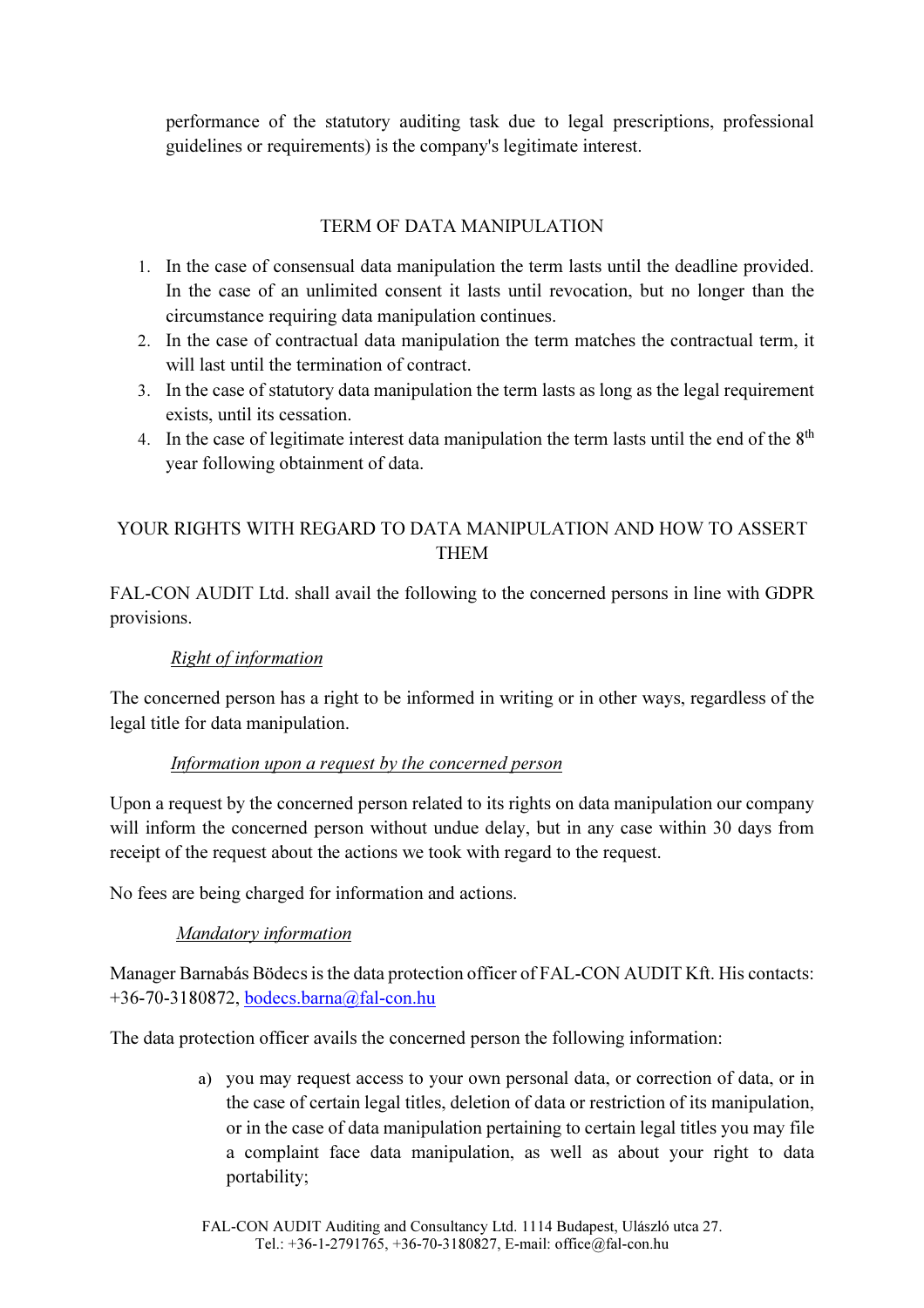- b) in the case of consensual data manipulation, you have the right to withdraw consent any time, notwithstanding the legality of consensual data manipulation before such a withdrawal;
- c) you also have the right to file a complaint with the supervisory authority (National Data Protection Authority, hereinafter: Authority);
- d) whether provision of personal data is required by law or as a contractual obligation, or a prerequisite of concluding a contract, whether the concerned person is obliged to provide their personal data, and what consequences the failure to provide such data may have.

FAL-CON AUDIT Ltd. publishes on the company website their "Data Management Guidelines", or provides it to their clients as a contractual annex.

If the Company did not obtain data manipulated during statutory auditing activities directly from the concerned person, the Company shall not be obliged to provide information according to paragraphs 33 and 34 given that the Audit Act requires them to maintain strict secrecy with regard to statutory auditing activities.

#### Right of access

The concerned person has a right of access with regard to any legal title for data manipulation.

The concerned person has a right to receive feedback from the Company whether or not their personal data is being manipulated, and if yes, to access their personal data as well as the following information:

- a) purpose of data manipulation;
- b) categories of personal data concerned;
- c) term of data storage, if applicable;
- d) right of the concerned person to request correction of its personal data, or in the case of certain legal titles for data manipulation, right to request deletion or restriction of such data, or in the case of certain legal titles for data manipulation, the possibility to complain face the manipulation of such personal data;
- e) right to file a complaint with the supervisory authority;
- f) if data has not been obtained from the concerned person, any information available on the data source.

Upon request the Company shall avail the concerned person with a copy of the personal data subject to data manipulation.

### Right of correction

The concerned person has a right of correction with regard to any legal title for data manipulation.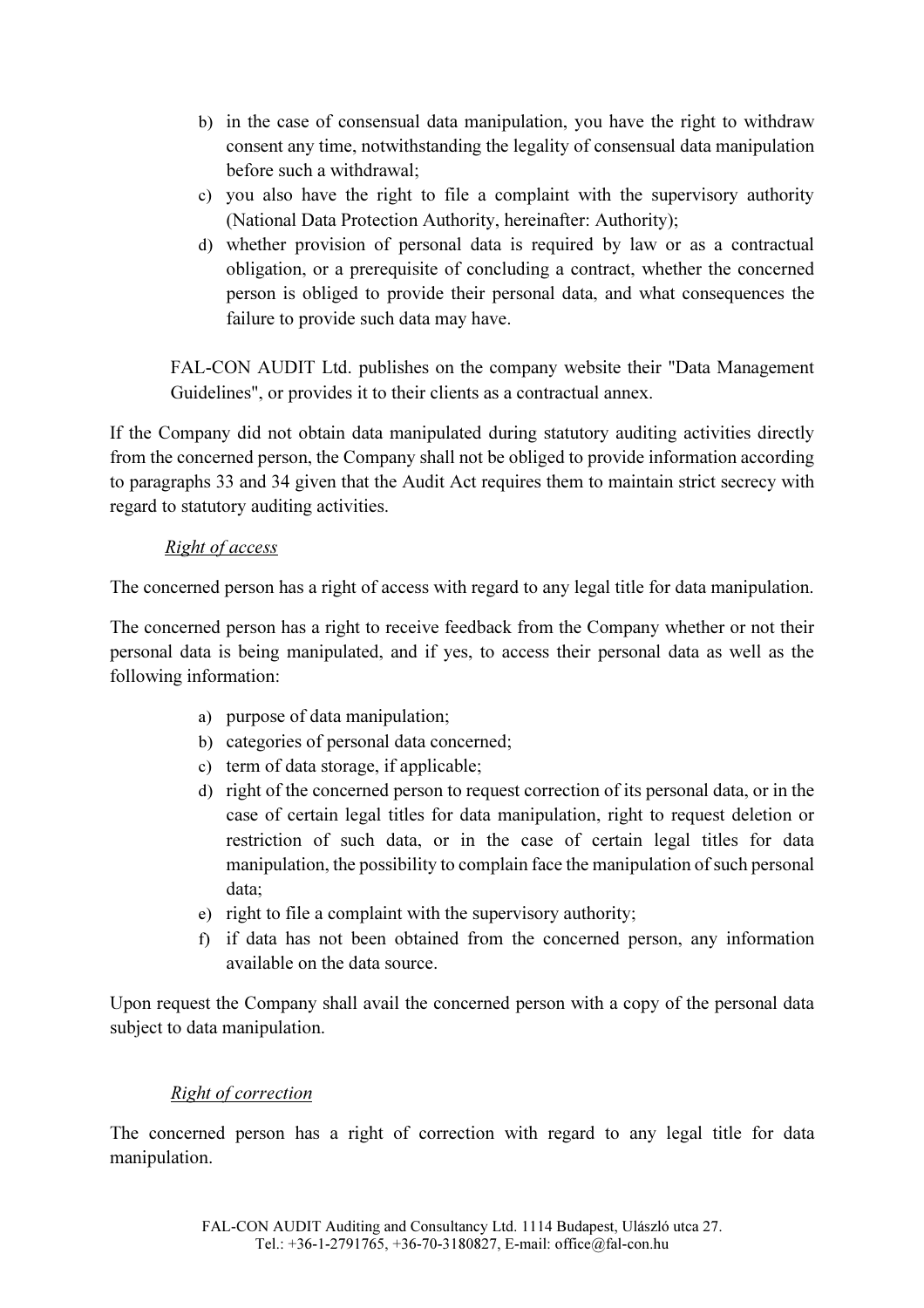Upon the request of the concerned person the Company shall correct without undue delay the inaccurately manipulated personal data of the concerned person who also has the right to request amendment of its incomplete personal data, by way of a supplementary statement amongst others.

# Right of deletion (effacement from memory)

The concerned person does not avail automatically, with regard to any legal title of data manipulation, of a right of deletion (effacement from memory).

The Company shall delete without undue delay the personal data of the concerned person, if any of the following reasons subsists:

- a) the personal data is no longer needed for the purpose for which they were obtained, or manipulated in another way;
- b) the concerned person withdraws its consent for data manipulation (in the case of consensual data manipulation), and there is no other legal title for data manipulation;
- c) the concerned person complains face data manipulation, and there is no other legal reason for data manipulation taking priority;
- d) manipulation of personal data was unlawful;
- e) personal data has to be deleted in order to comply with a legal requirement of the European Union or a member state applying to the Company.

The Company shall not give way to such a request for deletion by the concerned person if such data manipulation is necessary in order to comply with a legal obligation applying to the Company and requiring manipulation of personal data.

The Company shall draft a protocol in order to document deletion. That protocol shall be signed by the person authorised to do so based on its work contract. The protocol of deletion contains the following:

- a) name of the concerned person
- b) type of deleted personal data
- c) date of deletion.

The Company shall inform about their obligation for deletion all those to whom such personal data had been forwarded.

### Right of limitation of data manipulation

The concerned person has a right of limitation with regard to any legal title for data manipulation.